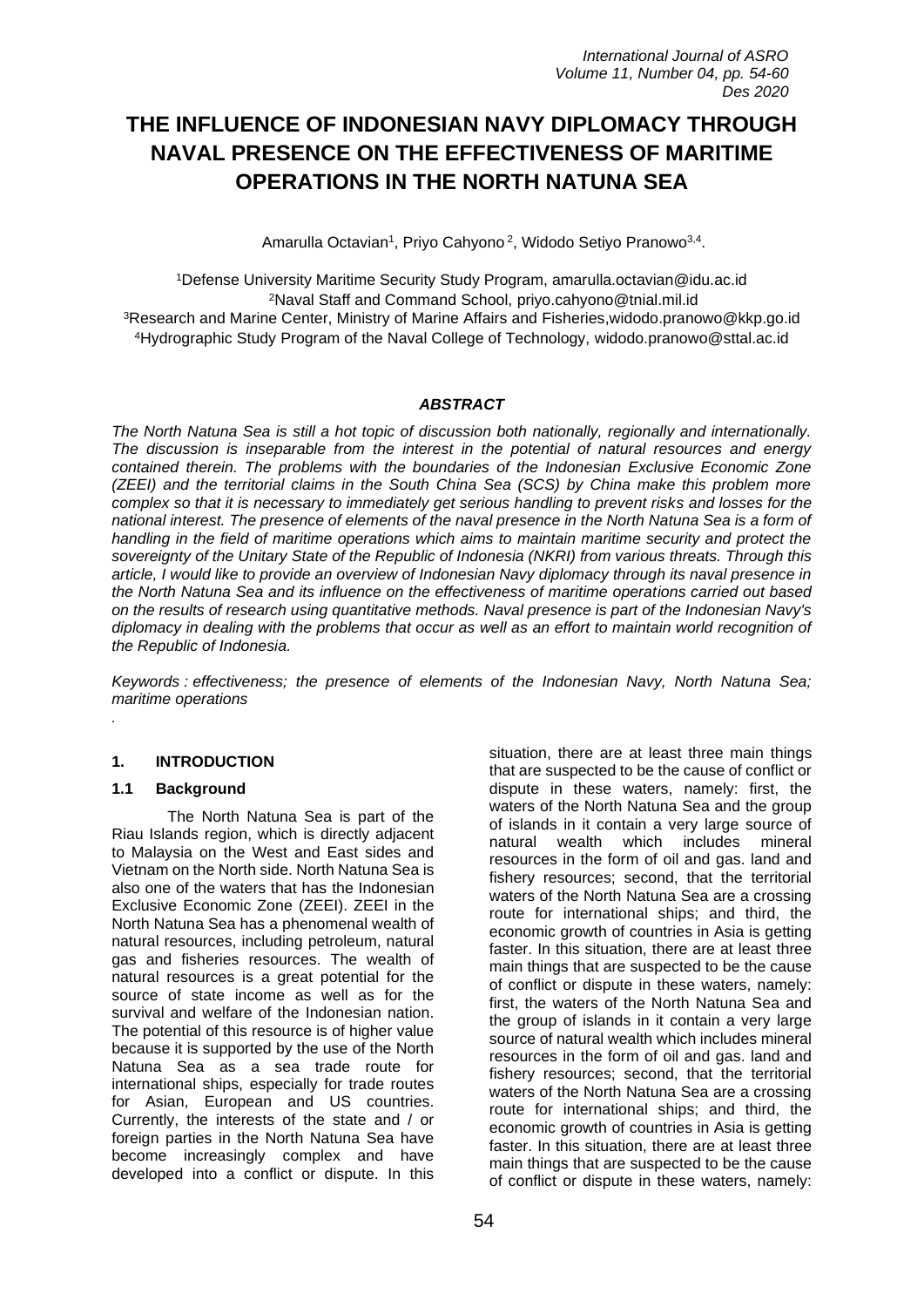first, the waters of the North Natuna Sea and the group of islands in it contain a very large source of natural wealth which includes mineral resources in the form of oil and gas. land and fishery resources; second, that the territorial waters of the North Natuna Sea are a crossing route for international ships; and third, the economic growth of countries in Asia is getting faster. that the territorial waters of the North Natuna Sea are a crossing route for international ships; and third, the economic growth of countries in Asia is getting faster. that the territorial waters of the North Natuna Sea are a crossing route for international ships; and third, the economic growth of countries in Asia is getting faster.

The suspicion of the cause of the dispute in the North Natuna Sea was strengthened by the results of a geological data study and an engineering data study from the Ministry of Energy and Mineral Resources (ESDM) in 2017, it was found that the Natuna region has the largest gas reserves in Asia Pacific with a total of 222 trillion feet. cubic (TCT) and hydrocarbon gas which reached 46 TCT, including petroleum reserves of 298.81 million barrels. This data is also supported by the potential of Natuna capture fisheries based on a study on the identification of potential marine and fishery resources in the Riau Islands Province. In 2014, the utilization of capture fisheries production in Natuna reached more than 233 tons or 46% of the total potential of sustainable fish resources. In the North Natuna Sea, there are two main commodities of catch fish, namely pelagic fish and demersal fish. Pelagic fish commodity reaches more than 327 tons / year (80% of the sustainable potential) with a utilization rate of 37.8%. Demersal fish potential reaches more than 159 tons / year with a utilization rate of 40 tons (25.4% of the sustainable potential), meaning that there are still around 119,209 tons / year (74.6% that have not been utilized). The phenomenal figures on these two resources are certainly enough to be an excuse for certain parties in realizing their interests.

The importance of naval presence in the North Natuna Sea has increased in line with the development of an increasingly complex situation over the past four years. Based on the data collected, in 2017 there were 347 incidents recorded and decreased in 2018 by 299 incidents. Meanwhile, in 2019, the number of incidents has decreased, reaching 213 cases. This research will describe how the influence of the naval presence in the North Natuna Sea in supporting the effectiveness of the maritime operations being held.

### **2. RESEARCH METHOD**

This study uses quantitative methods to determine the level of influence of the naval presence on the effectiveness of maritime operations in the North Natuna Sea. Data were collected through direct research to obtain primary data and secondary data. Primary data was obtained by distributing questionnaires to competent Indonesian Navy officers, both those in charge of regulators and operators in carrying out operations in the North Natuna Sea and then processed using SPSS for windows version 25. Meanwhile, secondary data was collected through literature studies in work units. Indonesian Navy related to the problems studied. The sample used is as many as 84 people who are calculated based on the population using the Slovin formula.

# **3. RESULT AND DISCUSSIONS**

The presence of elements of the Navy's operation title in the North Natuna Sea has played a diplomatic function or more commonly referred to as naval diplomacy. The concept of naval diplomacy is relevant to Law No. 34 of 2004 on TNI article 9 paragraph c which explains that the Indonesian Navy has a diplomatic function in supporting Indonesia's foreign policy. This is also in line with Ken Booth's theory of the trinity of the Navy in his book Navies and Foreign Policy. According to Ken Booth, the Navy has three roles (trinity of naval functions), namely a military role, a policing role and a diplomacy role. Naval diplomacy contains three functions in its elaboration, namely the function of negotiating with power, manipulation and prestige.

The function of negotiating with force means that the deployment of Navy forces in negotiations greatly affects the results obtained from the negotiations themselves. The second function is manipulation, which is an effort to create a bargaining position by creating a thirdparty threat and showing the strength of the Navy to the targeted party. Meanwhile, the third function is prestige, which means that the strength of the Navy can create safe conditions for the country with all its interests, maintain and enhance maritime security, and increase the country's value in the environment of international relations and is respected. With this prestige function, the state greatly benefits, automatically a country that has high prestige will tend to be involved in international affairs. High prestige illustrates that a country has the power to solve problems. This will provide a high bargaining position and of course get good diplomatic responses from other countries. Such conditions can be created only if the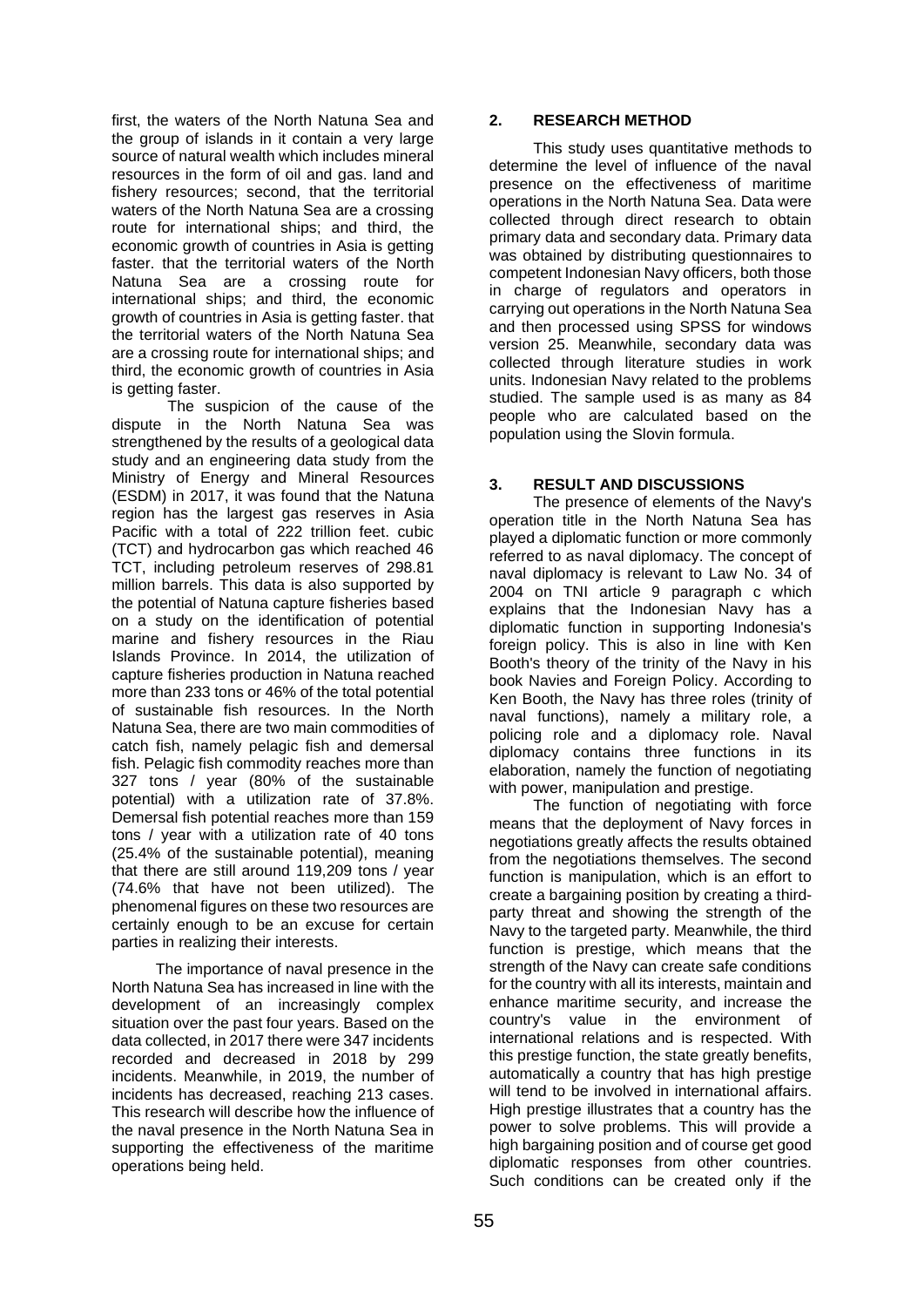forces possessed and used in operations are relevant forces.

The deployment of Indonesian Navy elements as a form of naval presence as well as diplomacy instruments in the North Natuna Sea has played a major role in supporting the government's political policies. However, until now there has not been much research carried out to describe the extent of the influence of diplomacy carried out by the Indonesian Navy through the naval presence in the North Natuna Sea. The diplomatic potential of the Indonesian Navy needs to be developed to the maximum extent possible to deal with the problems of the North Natuna Sea today considering the strength and capability of Indonesian maritime elements also need to get support from the Indonesian Navy. Therefore,

In the context of upholding law and sovereignty in the North Natuna Sea, the Indonesian Navy does not act alone. The government also has maritime operations, which are organized under ministries and nonmilitary institutions. Maritime operations in the North Natuna Sea are carried out by the Indonesian Maritime Security Agency (Bakamla RI) and the Supervision of Marine Resources and Fisheries (PSDKP). Bakamla RI is an Indonesian government agency tasked with conducting security and safety patrols in the territorial waters of Indonesia's national jurisdiction based on Republic of Indonesia Law Number 32 of 2014 and Presidential Regulation of the Republic of Indonesia Number 178 of 2014. Bakamla RI also carries out functions of guarding, monitoring, preventing and prosecuting law violations. Especially in the fisheries sector, PSDKP as the government agency under the KKP which is responsible for carrying out supervision in the field of marine and fisheries resources also organizes maritime operations in the North Natuna Sea. The organization, which was formed on 23 November 2000 based on Presidential Regulation No. 63 of 2015, has taken many

actions against IUU fishing actors in the North Natuna Sea.

The deployment of Indonesian Navy forces in the North Natuna Sea was carried out through the operation under the command of the Commander of Koarmada I. This operation was held throughout the year by mobilizing various elements. Apart from carrying out the duties of the Indonesian Navy, elements of the Indonesian Naval operations degree are also deployed to provide strength assistance to the maritime operations that are being held.

To be able to measure the extent of the influence of naval presence on maritime operations in the North Natuna Sea, data processing and analysis was carried out<br>through filling out questionnaires by through filling out questionnaires by respondents using SPSS 25. The respondents were Indonesian Navy officers who met the required criteria with a sample size of 84 people. of 519 people, the total population is calculated by the Slovin formula. The hypothesis to be tested is "There is a significant influence on naval presence on maritime operations in the North Natuna Sea".

The following are the results of research that illustrates the level of influence of diplomacy through the naval presence by the Indonesian Navy on the effectiveness of maritime operations in the North Natuna Sea: a. Validity Test Results.

The validity test was carried out on 84 respondents using *SPSS for windows* version 25. The validity test is conducted to measure whether a questionnaire is valid or not. Each statement for each variable in the questionnaire is declared valid if rcount> rtable. r table is obtained from calculations using *SPSS for windows* version 25 with a significance of 5% is 0.2120. The results of testing the validity of diplomacy (naval presence) and effectiveness are carried out using the Product Moment correlation technique which is presented in table 1 below:

|                |                        |                |           |                |       |                |       | <u> 991191919119</u> |       |                |                 |                     |                 |           |
|----------------|------------------------|----------------|-----------|----------------|-------|----------------|-------|----------------------|-------|----------------|-----------------|---------------------|-----------------|-----------|
|                |                        | X <sub>1</sub> | X2        | X <sub>3</sub> | X4    | X <sub>5</sub> | X6    | X7                   | X8    | X <sub>9</sub> | X <sub>10</sub> | X11                 | X <sub>12</sub> | TOTAL X   |
| X <sub>1</sub> | Pearson<br>Correlation |                | .266      | 252'           | 0,127 | .234           | 0,082 | 0.108                | 0,023 | 0,13<br>0      | 0,108           | 0,023               | 0.130           | ,372"     |
|                | Sig. (2-tailed)        |                | 0.014     | 0,021          | 0,250 | 0,032          | 0.461 | 0,329                | 0,837 | 0,23<br>8      | 0,329           | 0,837               | 0,238           | 0,000     |
|                | N                      | 84             | 84        | 84             | 84    | 84             | 84    | 84                   | 84    | 84             | 84              | 84                  | 84              | 84        |
| X <sub>2</sub> | Pearson<br>Correlation | $,266*$        |           | ,464"          | ,343" | .447**         | 0,192 | 0,086                | ,237* | 0.176          | 0,086           | ,237                | 0.176           | $,577$ ** |
|                | Sig. (2-tailed)        | 0,01<br>4      |           | 0.000          | 0,001 | 0,000          | 0,079 | 0.439                | 0,030 | 0.110          | 0,439           | 0,030               | 0.110           | 0,000     |
|                | N                      | 84             | 84        | 84             | 4     | 84             | 84    | 84                   | 84    | 84             | 84              | 84                  | 84              | 84        |
| X3             | Pearson<br>Correlation | $,252*$        | $,464$ ** |                | 263   | ,542           | 0,104 | 0,035                | ,275' | ,266           | $-0.035$        | $,275$ <sup>*</sup> | 266'            | ,560"     |

Table 1 Validity Test Results

**Correlations**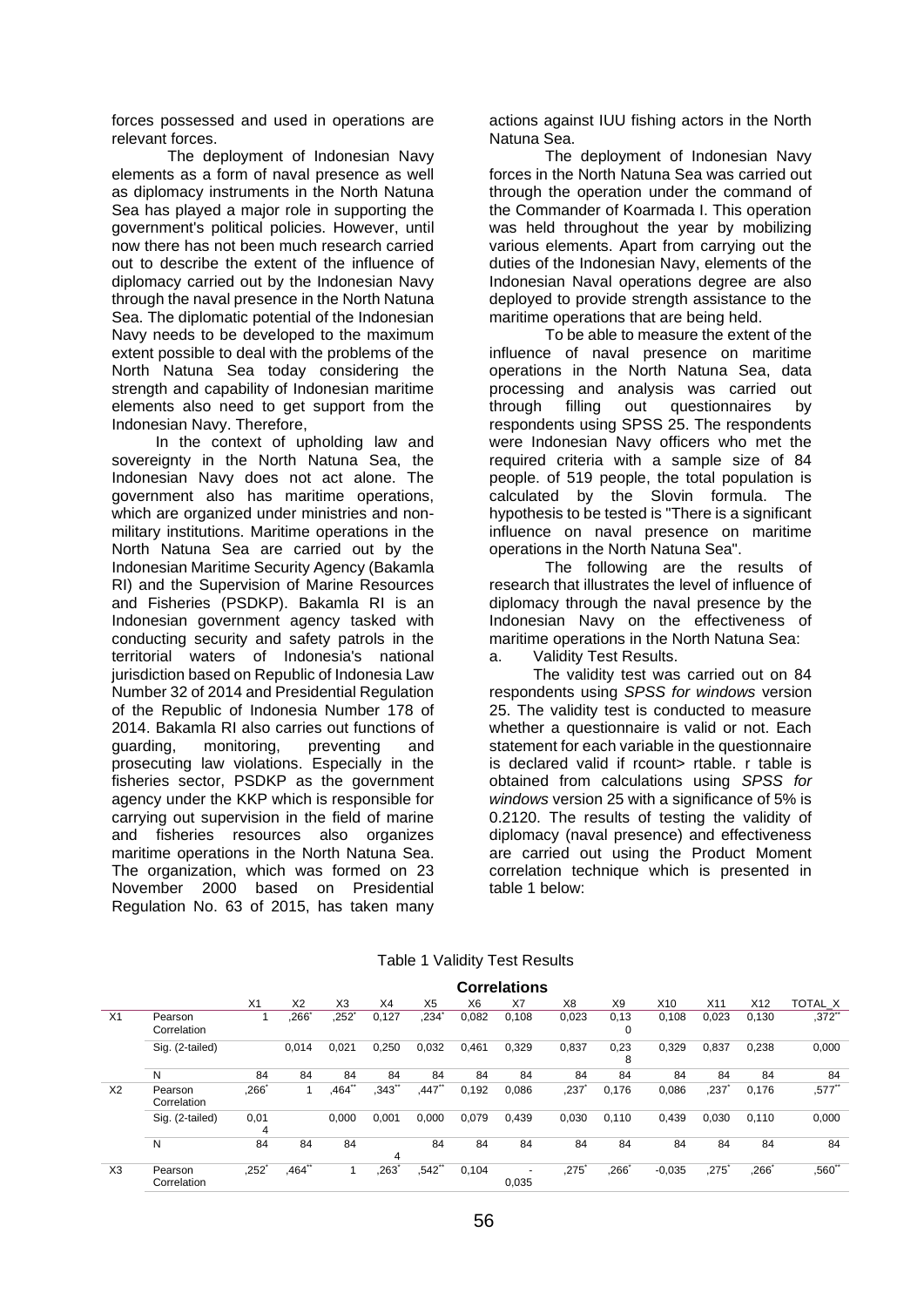|                |                         |                        |                     |                     |              |                |                | <b>Correlations</b> |              |              |        |                      |              |              |
|----------------|-------------------------|------------------------|---------------------|---------------------|--------------|----------------|----------------|---------------------|--------------|--------------|--------|----------------------|--------------|--------------|
|                |                         | X1                     | X2                  | X3                  | X4           | X <sub>5</sub> | X <sub>6</sub> | X7                  | X8           | X9           | X10    | X11                  | X12          | TOTAL X      |
|                | Sig. (2-tailed)         | 0,02<br>1              | 0,000               |                     | 0,016        | 0,000          | 0,349          | 0,755               | 0,011        | 0,015        | 0,755  | 0,011                | 0,01<br>5    | 0,000        |
|                | N                       | 84                     | 84                  | 84                  | 84           | 84             | 84             | 84                  | 84           | 84           | 84     | 84                   | 84           | 84           |
| X4             | Pearson<br>Correlation  | 0,12<br>7              | ,343'               | ,263                | $\mathbf{1}$ | ,615           | 0,09<br>7      | 0,126               | 0,112        | 0,00<br>6    | 0,126  | 0,112                | 0,006        | ,497**       |
|                | Sig. (2-tailed)         | 0,25<br>0              | 0,001               | 0,016               |              | 0,000          | 0,378          | 0,255               | 0,310        | 0,956        | 0,255  | 0,310                | 0,956        | 0,000        |
|                | N                       | 84                     | 84                  | 84                  | 84           | 84             | 84             | 84                  | 84           | 84           | 84     | 84                   | 84           | 84           |
| X <sub>5</sub> | Pearson<br>Correlation  | ,234'                  | $,447$ <sup>*</sup> | $,542$ <sup>*</sup> | ,615"        | $\mathbf{1}$   | 0,131          | 0,161               | ,228         | 0,065        | 0,161  | ,228                 | 0,065        | ,636         |
|                | Sig. (2-tailed)         | 0,03<br>$\overline{2}$ | 0,000               | 0,000               | 0,000        |                | 0,234          | 0,143               | 0,037        | 0,554        | 0,143  | 0,037                | 0,554        | 0,000        |
|                | N                       | 84                     | 84                  | 84                  | 84           | 84             | 84             | 84                  | 84           | 84           | 84     | 84                   | 84           | 84           |
| X <sub>6</sub> | Pearson<br>Correlation  | 0,08<br>$\overline{2}$ | 0,192               | 0,104               | 0,097        | 0,131          | $\mathbf{1}$   | ,346"               | 0,207        | ,267*        | ,346"  | 0,207                | ,267         | ,463"        |
|                | Sig. (2-tailed)         | 0,46<br>$\mathbf{1}$   | 0,079               | 0,349               | 0,378        | 0,234          |                | 0,001               | 0,059        | 0,014        | 0,001  | 0,059                | 0,014        | 0,000        |
|                | N                       | 84                     | 84                  | 84                  | 84           | 84             | 84             | 84                  | 84           | 84           | 84     | 84                   | 84           | 84           |
| X7             | Pearson<br>Correlation  | .108                   | 0,08<br>6           | 0,035               | 0,126        | 0,161          | ,346゛          | $\mathbf{1}$        | 0,172        | ,241'        | 1,000" | 0,172                | ,241'        | ,544"        |
|                | Sig. (2-tailed)         | .329                   | 0,439               | 0,755               | 0,255        | 0,143          | 0,00<br>1      |                     | 0,117        | 0,027        | 0,000  | 0,117                | 0,027        | 0,000        |
|                | N                       | $\overline{4}$         | 84                  | 84                  | 84           | 84             | 84             | 84                  | 84           | 84           | 84     | 84                   | 84           | 84           |
| X8             | Pearson<br>Correlation  | ,023                   | ,237'               | ,275                | 0,112        | .228           | 0,207          | 0,172               | $\mathbf{1}$ | .341**       | 0,172  | 1,00<br>$0$ "        | ,341"        | ,604"        |
|                | Sig. (2-tailed)         | ,837                   | 0,030               | 0,011               | 0,310        | 0,037          | 0,059          | 0,117               |              | 0,001        | 0,117  | 0,000                | 0,001        | 0,000        |
|                | N                       | 4                      | 84                  | 84                  | 84           | 84             | 84             | 84                  | 84           | 84           | 84     | 84                   | 84           | 84           |
| X9             | Pearson<br>Correlation  | ,130                   | 0,17<br>6           | ,266                | 0,006        | 0,065          | ,267           | , 241               | $341$ **     | $\mathbf{1}$ | ,241   | ,341                 | 1,000        | ,587"        |
|                | Sig. (2-tailed)         | ,238                   | 0,11<br>0           | 0,015               | 0,956        | 0,554          | 0,014          | 0,027               | 0,001        |              | 0,027  | 0,001                | 0,000        | 0,000        |
|                | N                       | $\overline{4}$         | 84                  | 84                  | 84           | 84             | 84             | 84                  | 84           | 84           | 84     | 84                   | 84           | 84           |
| X10            | Pearson<br>Correlation  | ,108                   | 0,086               | ÷,<br>0,035         | 0,126        | 0,161          | ,346"          | 1,000               | 0,172        | ,241         | 1      | 0,172                | ,241         | ,544"        |
|                | Sig. (2-tailed)         | ,329                   | 0,43<br>9           | 0,755               | 0,25<br>5    | 0,143          | 0,001          | 0,000               | 0,117        | 0,027        |        | 0,117                | 0,027        | 0,000        |
|                | N                       | $\overline{4}$         | 84                  | 84                  | 84           | 84             | 84             | 84                  | 84           | 84           | 84     | 84                   | 84           | 84           |
| X11            | Pearson<br>Correlation  | ,023                   | ,237                | ,275                | 0,112        | .228           | 0,20<br>7      | 0,172               | 1,000"       | ,341"        | 0,172  | $\mathbf{1}$         | ,341**       | ,604"        |
|                | Sig. (2-tailed)         | ,837                   | 0,030               | 0,011               | 0,310        | 0,037          | 0,059          | 0,117               | 0,000        | 0,001        | 0,117  |                      | 0,001        | 0,000        |
|                | N                       | 4                      | 84                  | 84                  | 84           | 84             | 84             | 84                  | 84           | 84           | 84     | 84                   | 84           | 84           |
| X12            | Pearson<br>Correlation  | ,130                   | 0,176               | 266                 | 0,006        | 0,065          | ,267           | ,241                | ,341**       | 1,000        | ,241   | $,341$ <sup>**</sup> | $\mathbf{1}$ | ,587**       |
|                | Sig. (2-tailed)         | 0,23                   |                     | 0,015               | 0,956        | 0,554          | 0,014          | 0,027               | 0,001        | 0,000        | 0,027  | 0,001                |              | 0,000        |
|                | $\overline{\mathsf{N}}$ | 8<br>84                | ,110                | 84                  | 84           | 84             | 84             | 84                  | 84           | 84           | 84     | 84                   | 84           | 84           |
| <b>TOT</b>     | Pear                    | ,372*                  | 4                   | ,560"               | ,497"        | ,636**         | ,463**         | ,544**              | ,604"        | ,587**       | ,544*  | ,604**               | ,587**       | $\mathbf{1}$ |
| AL_X           | son<br>Correlation      |                        | 577**               |                     |              |                |                |                     |              |              |        |                      |              |              |
|                | Sig.<br>(2-tailed)      | 0,00<br>0              | ,000                | 0,000               | 0,000        | 0,000          | 0,000          | 0,000               | 0,000        | 0,000        | 0,000  | 0,000                | 0,000        |              |
|                | Ν                       | 84                     | 4                   | 84                  | 84           | 84             | 84             | 84                  | 84           | 84           | 84     | 84                   | 84           | 84           |

\*. Correlation is significant at the 0.05 level (2-tailed).

Based on table 2 above, all rcount values have a value greater than r table, so that all questionnaire questions/ statements are questions/ statements are declared valid.

### b. Reliability Test Results

Reliability test is a term used to indicate the extent to which the measurement results are relatively consistent if the measurement is two or more times. The reliability of the data in this study was tested using the Inter-Item Consistency Reliability which looks at Cronbach's alpha coefficient as the coefficient of reliability. The instrument is considered reliable if it has an alpha  $(α)$  coefficient of 0.6 or more.

The basis for decision making for reliable instruments is:

1) If the test alpha  $(\alpha)$  coefficient is greater than  $(≥)$  0.6, then the statement in the questionnaire is suitable (reliable).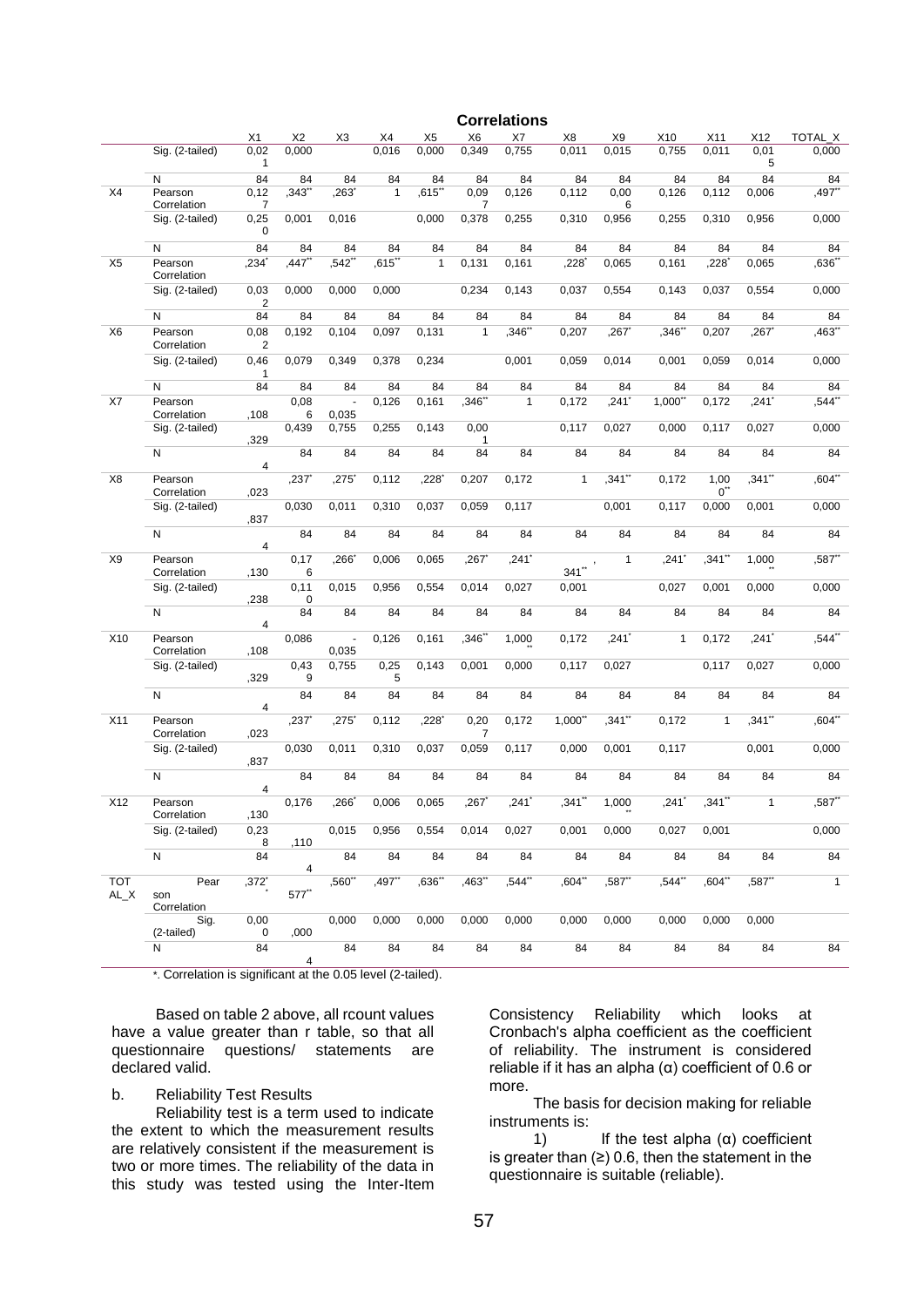2) If the coefficient alpha  $(α)$  the test is less than (<) 0.6, then the statement in the questionnaire is not suitable for use (not reliable).

Following are the results of reliability testing with Cronbach's Coefficient Alpha:

|            | <b>Reliabilty Statistics</b> |              |
|------------|------------------------------|--------------|
| Cronbach's | Cronbach's Alpha             | N of         |
| Alpha      | Based on                     | <b>Items</b> |
|            | Standardized Items           |              |
|            |                              |              |
| . 772      | . 773                        | 12           |

Based on the results of the reliability test in Table 2 above, the Cronbach's Alpha value obtained is greater than the alpha coefficient (0.06), namely 0.771. This means that the twelve items of the question / questionnaire statement are appropriate to be used to carry out research.

c. Normality Test Results

The normality test aims to see whether the research data is normally distributed or not. If the value is Asymp. Sig. (2-tailed)> 5% or 0.05, then the data is considered to be normally distributed and vice versa if Sig. (2-tailed) <5% or 0.05, then the data is considered not normally distributed.

The results of the normality test can be seen in the following table:

Table 3 Normality Test Results

#### **One-Sample Kolmogorov-Smirnov Test**

|                                       |                | Unstandardized<br><b>Predicted Value</b> |
|---------------------------------------|----------------|------------------------------------------|
| N                                     |                | 84                                       |
| Normal Parametersa.b                  | Mean           | 33.6666667                               |
|                                       | Std. Deviation | 2,22834674                               |
| Most<br>Extreme<br><b>Differences</b> | Absolute       | , 100                                    |
|                                       | Positive       | , 100                                    |
|                                       | Negative       | $-0.93$                                  |
| <b>Statistical Test</b>               |                | , 100                                    |
| Asymp. Sig. (2-tailed)                |                | . 037c                                   |

a. Test Distribution is Normal

b. Calculated from data

c. Lilliefors Significance Correction

Based on the data processing table above, the significance value is 0.037. The data is declared to be normally distributed if the significance value is > 0.05, so that these results indicate that the significance value of 0.037 is

greater than 0.05, then the data is declared to be normally distributed.

d. Data analysis.

Based on the previous test results, the results show that there is a positive correlation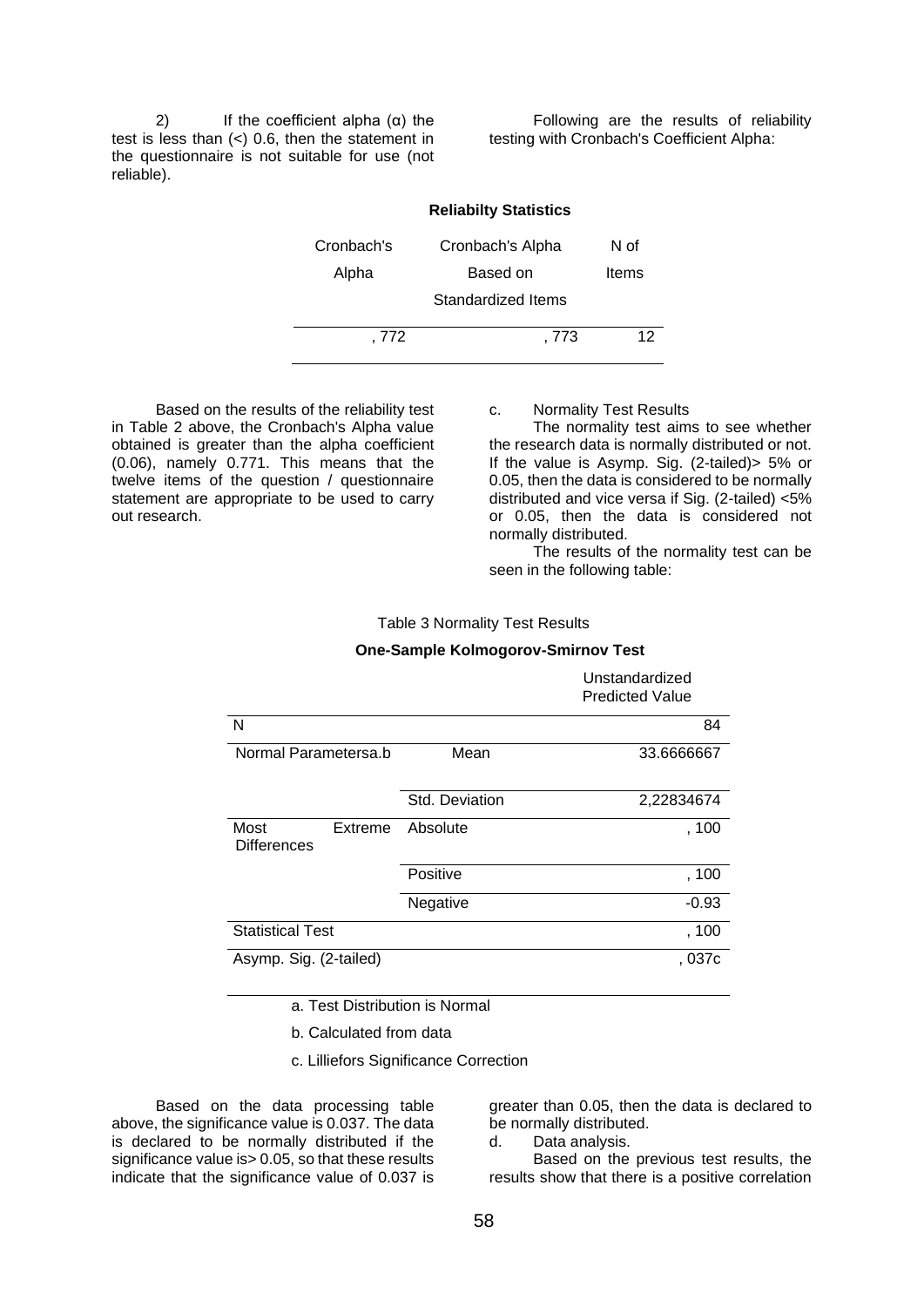between naval presence and effectiveness. Furthermore, the results of data processing are continued by carrying out a regression test to obtain a form of analysis model. The basis used

is a table of the level of correlation and the strength of the relationship as in the table below:

| No. | <b>Correlation Value</b> | <b>Relationship Level</b> |
|-----|--------------------------|---------------------------|
|     | $0.00 - 0.199$           | Very weak                 |
| 2   | $0.20 - 0.399$           | Weak                      |
| 3   | $0.40 - 0.599$           | Enough                    |
|     | $0.60 - 0.799$           | Strong                    |
| 5   | $0.80 - 1,000$           | Very strong               |

Table 4 Correlation Level and Relationship Strength

In table 4 above, there is a classification of the level of correlation from zero to number one with the strength of the zero relationship, which is in the "Very Weak" category to number one in the "Very Strong" category.

Furthermore, data that have been declared valid and reliable were analyzed by using multiple linear regression tests using computer aids with SPSS 25. The results of the data processing are presented in the following table:

| Table 5 Model Analysis                    |                                                |  |  |  |  |  |  |  |  |
|-------------------------------------------|------------------------------------------------|--|--|--|--|--|--|--|--|
|                                           | Model Summary b                                |  |  |  |  |  |  |  |  |
|                                           | Adjusted<br>R                                  |  |  |  |  |  |  |  |  |
|                                           | Model<br>Std. Error of the<br>Square<br>R<br>R |  |  |  |  |  |  |  |  |
| Square<br>Estimate                        |                                                |  |  |  |  |  |  |  |  |
| 1,309<br>. 783a<br>. 609<br>. 614         |                                                |  |  |  |  |  |  |  |  |
| a. Predictors: (Constant), Naval Presence |                                                |  |  |  |  |  |  |  |  |

b. Dependent Variable: Effectiveness

The value of the correlation coefficient (R) shows how closely the relationship between the independent variable and the dependent variable is, the value of the correlation coefficient is 0.783. Based on the classification of values in table 4 (Correlation Level and Relationship Strength), this value indicates that the relationship between naval presence and the effectiveness variable is at a correlation value of 0.80-1,000 with a strong relationship level.

The coefficient of determination or R<sup>2</sup> used to measure how far the model's ability to explain the variation in the dependent variable. The results of the calculation as in table 5 above, obtained the value of  $R2 = 0.614$ , which means that the ability of the diplomacy model through the naval presence variable has an effect of 61.4% on effectiveness, while the remaining 38.6% is influenced by other variables outside the model under study.

#### **4. Conclusions**

Based on the results of the analysis with SPSS for windows version 25, the level of influence of Indonesian Navy diplomacy through the naval presence (R2) has a value of 61.4% on the effectiveness of maritime operations in the North Natuna Sea. So, it can be concluded that the presence of elements of the Indonesian Navy in the North Natuna Sea is able to provide a considerable influence. This also means that there are 38.6% other factors outside of this study that also have an influence on the effectiveness of maritime operations in the North Natuna Sea. However, the level of influence of the Indonesian Navy's diplomacy through the naval presence can still be increased through other means, namely increasing the strength and ability of elements of the Indonesian Navy as well as increasing the frequency of attendance and adding elements of the operational degree.